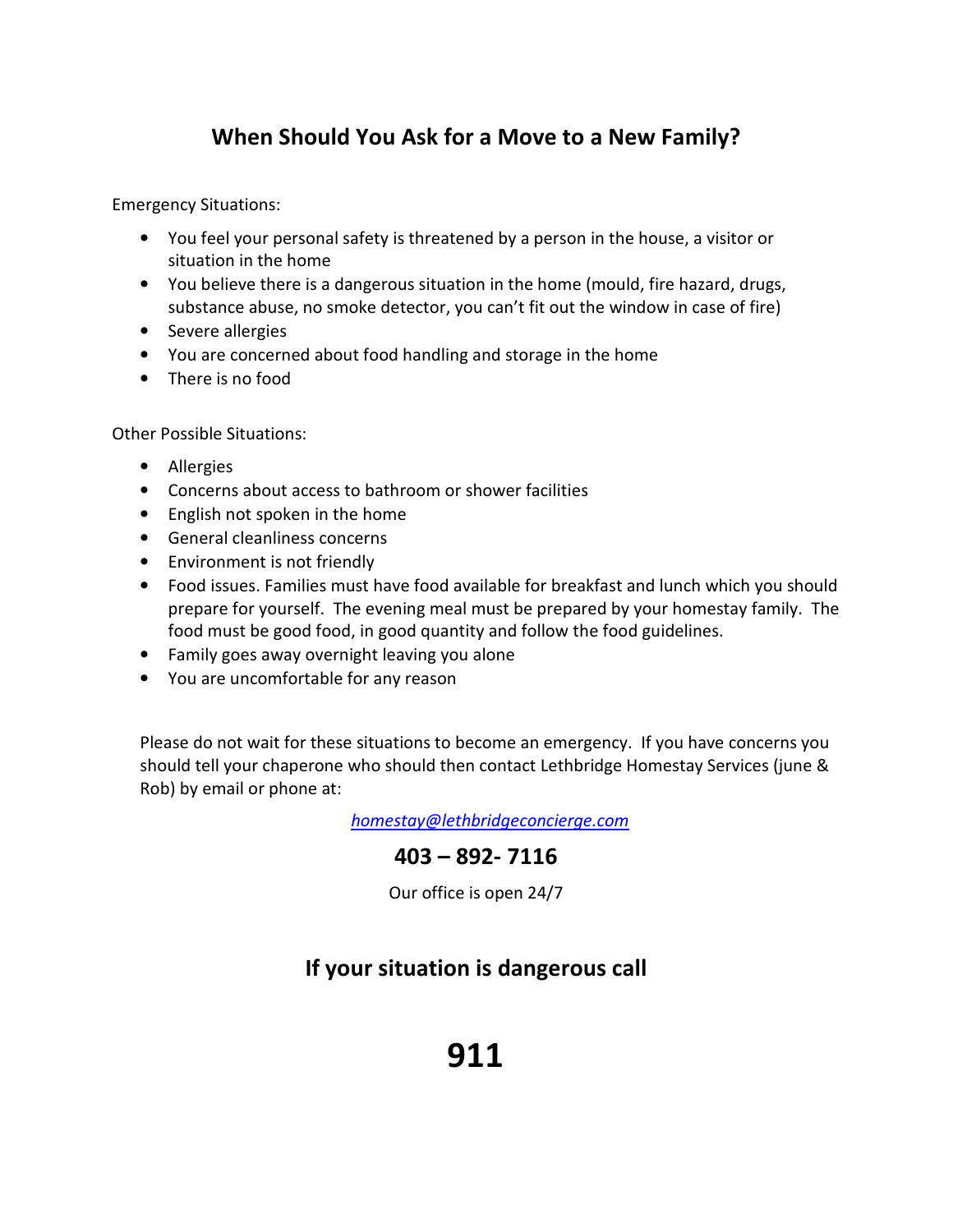### Student Move Process

April 2010

- 1. Student fills out form titled "Student Move Request". If the move is determined to be an emergency for personal safety or health reasons, ESL or the International Student Centre should call Lethbridge Homestay Services at 892 – 7116 to have the student removed immediately. Where the student is placed following removal is secondary to ensuring safety.
- 2. In a non-emergency situation, the "Student Move Request" is filled out and faxed to Lethbridge Homestay Services. Phone or email may be used to advise LHS the form has been faxed. Fax 403-381-7332.

homstay@lethbridgeconcierge.com or by phone at 403-892-7116

- 3. Lethbridge Homestay Services reviews request form. Target response time is 24 hours.
- 4. Lethbridge Homestay Services contacts the student and arranges a meeting.
- 5. Lethbridge Homestay Services contacts the family to advise that an issue has been brought forward by the student. LHS has preliminary discussion with the family.
- 6. Lethbridge Homestay Services meets with the student. Lethbridge College ESL or University International Student Centre representative(s) may be present. A decision is made as to whether the issue is resolvable and the suggested steps to resolution are determined.
- 7. Lethbridge Homestay Services meets with the family to review the issue(s) and possible resolutions. LHS leaves meeting with a definite direction.
- 8. Lethbridge Homestay Services discusses options with the student which can include steps to resolution, an action plan, or a move. If the student decides a move is the only option, Lethbridge Homestay Services will make every attempt to move the student within 48 hours. Total target time is 72 hours.
- 9. If resolution is attempted, two follow up dates will be determined. LHS will contact both the student and the family on those dates to ensure the situation is monitored.
- 10. Fault is not assumed whether the discussion is initiated by either student or family. Providing the requirements of a homestay family are met and the home is safe, a family remains on the homestay list.